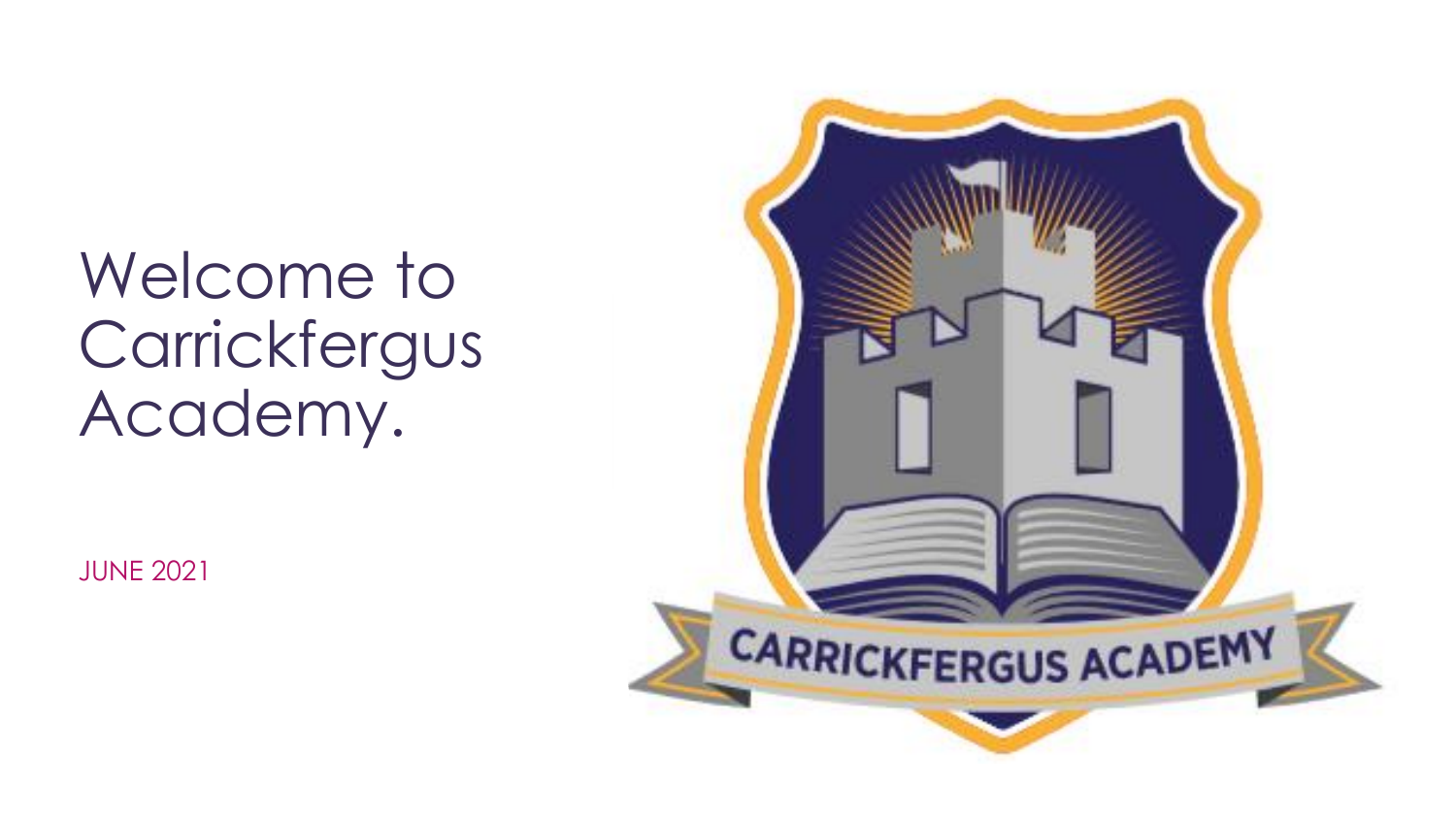#### Your New **School**

- **Key Staff**
- August / September Induction
- Class Placement
- Assessment
- Curriculum
- **Imetable**
- Pastoral
- Uniform
- **Key Points**
- **Finally!**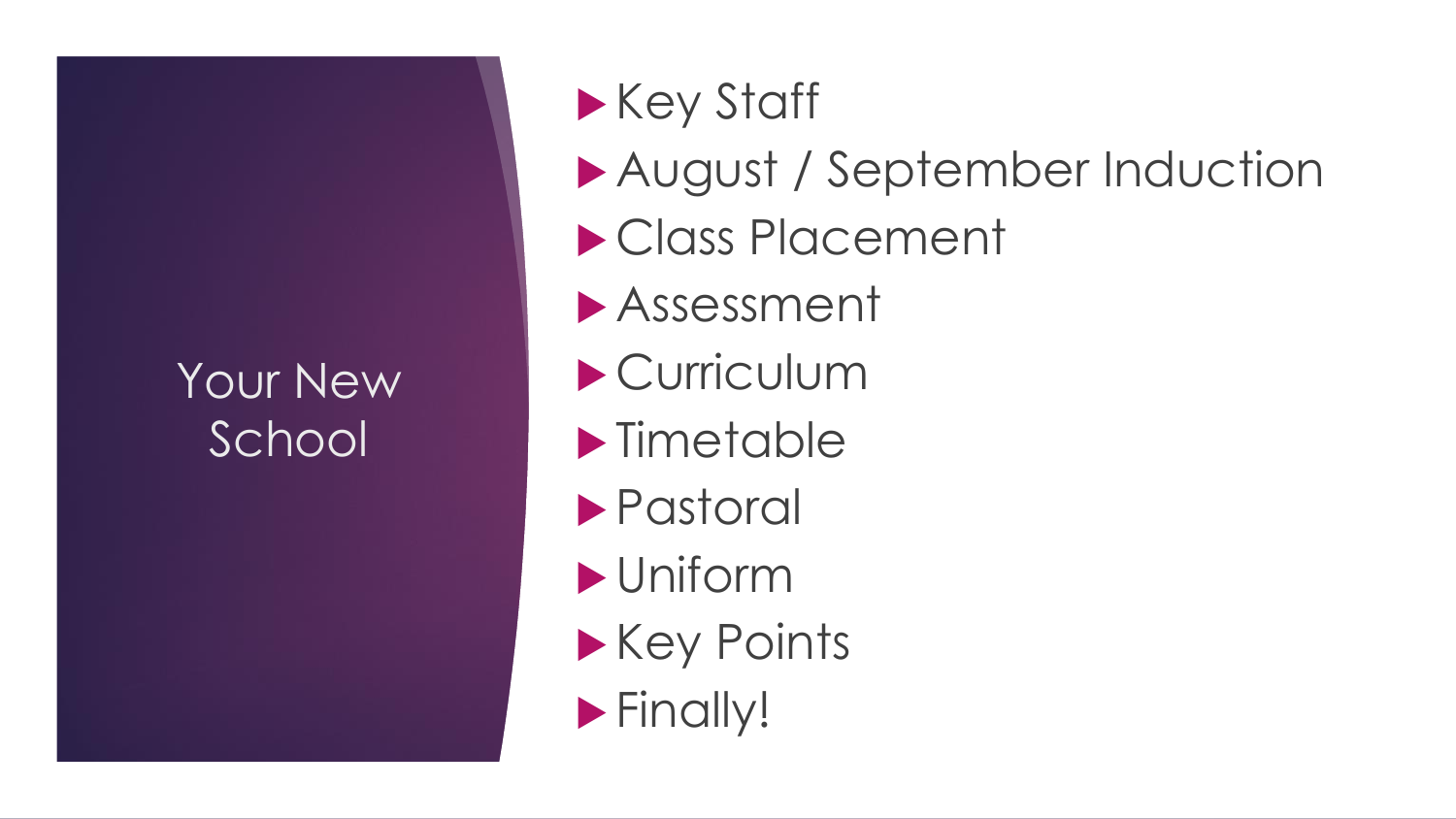#### Mr Patterson VP Mrs McKeown ST Mrs Boyd ST



#### Mrs Evans ST

#### Mrs Irvine VP

Mr Kidd ST

Mr Gannon ST

Mr McCready ST

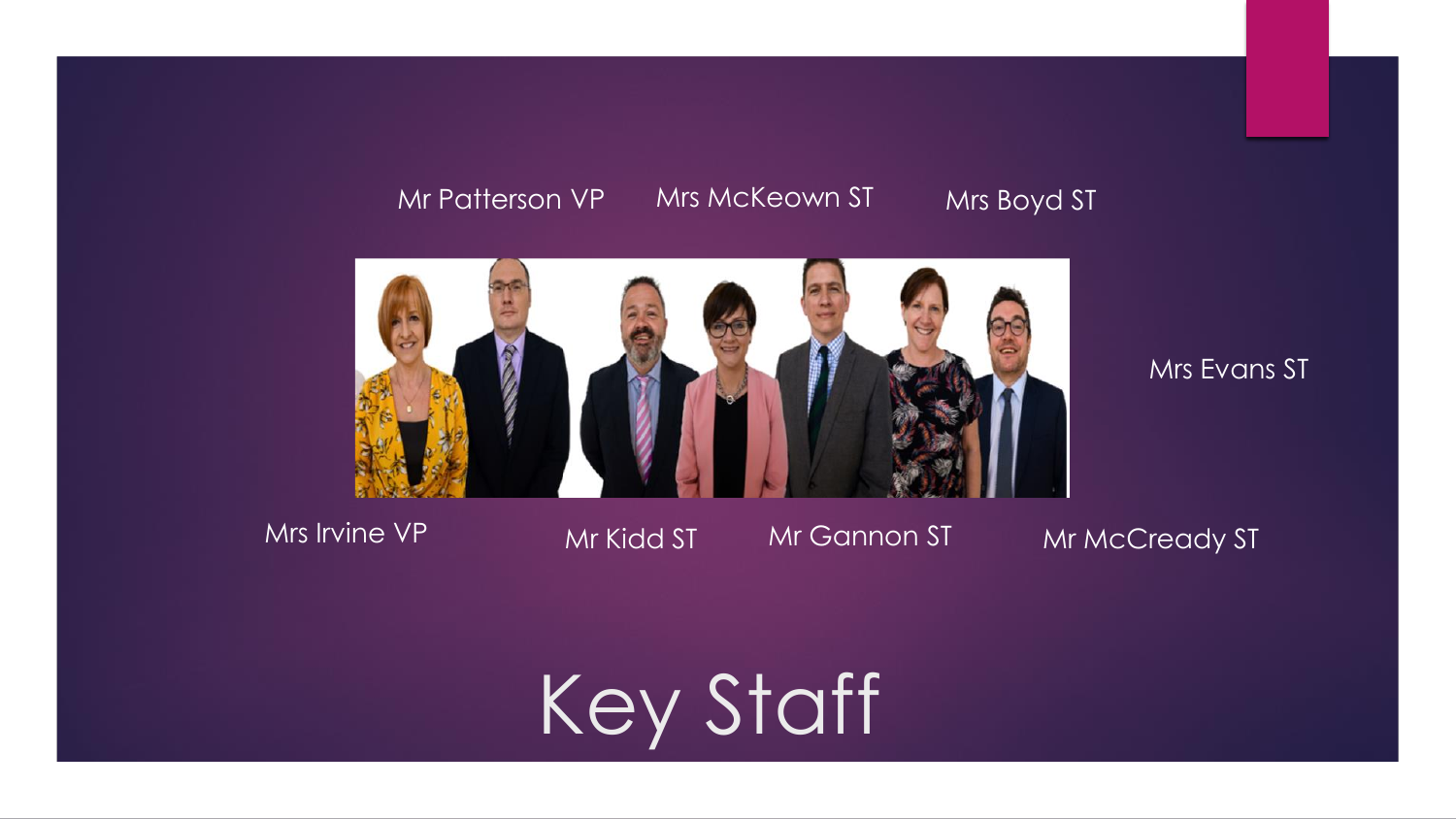### INDUCTION AUGUST / SEPTEMBER

- $\blacktriangleright$  Thursday 26<sup>th</sup>August 9.05 12.10 & Friday 27<sup>th</sup> August 9.05 3.25
	- ▶ No buses or canteen. Please bring break both days and lunch on **Friday**
	- Welcome, Routines and Procedures in a provisional induction class
	- GL CAT assessment baseline testing to allow streaming into base classes. Communication home to highlight streamed class first two weeks of September.
- $\blacktriangleright$  Full Day 1st September
- Further information session second week September Homework, Procedures, Assessment Information, SIMs App etc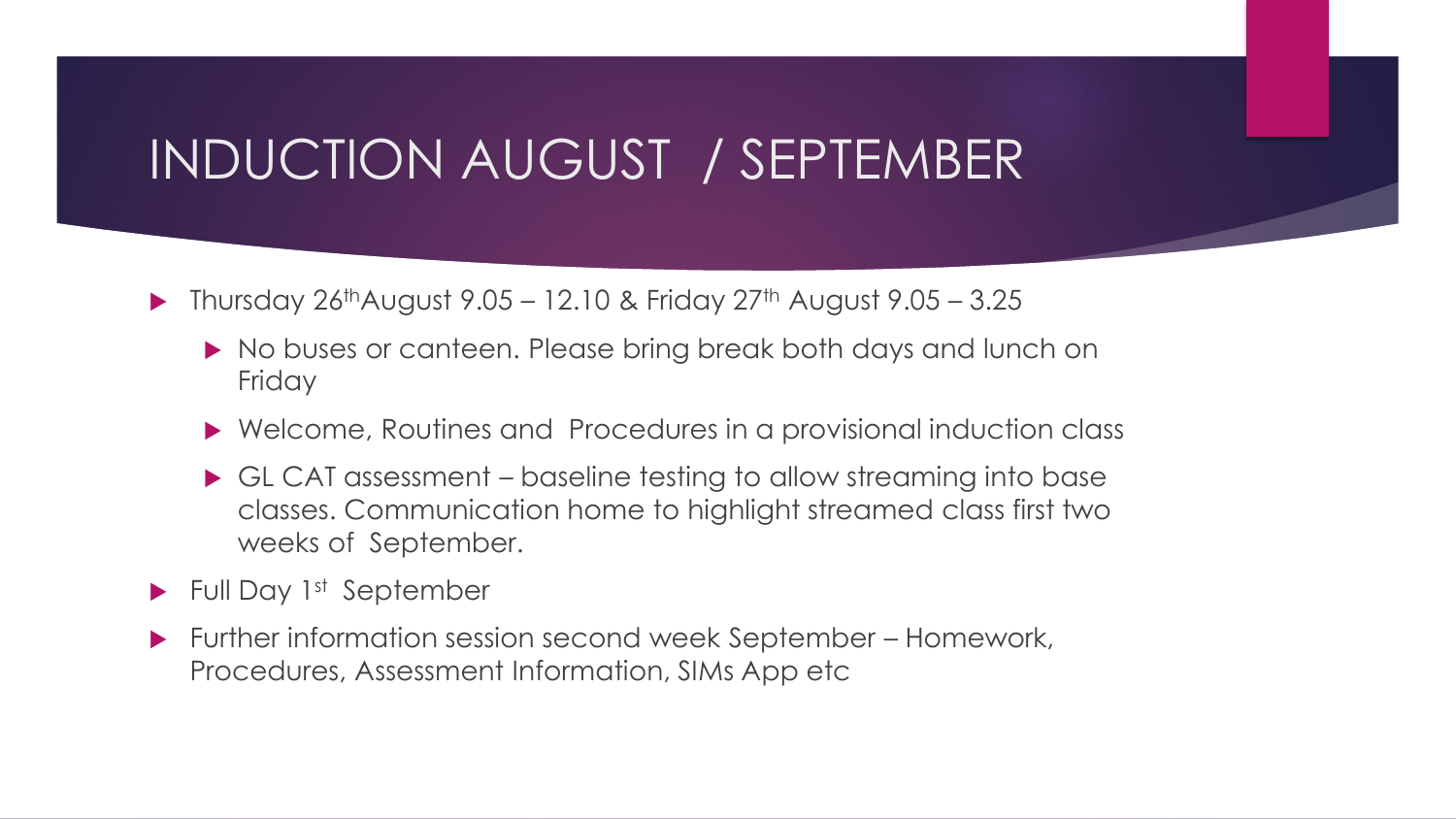## CLASSES, STREAMING AND PROGRESS CHECK POINTS

- Classes will be streamed according to ability C / A / R / I / K / F / E
- **Based initially on GL CAT4 standardised tests**
- Four key assessment points across the year review of class placement

| Sept           | Oct                                             | <b>Nov</b>        | <b>Dec</b>            | Jan               | Feb | Mar                       | Apr               | May | June                                            |
|----------------|-------------------------------------------------|-------------------|-----------------------|-------------------|-----|---------------------------|-------------------|-----|-------------------------------------------------|
| <b>Testing</b> | <b>Baseline</b> Mid / Late<br>Oct<br>Tracking 1 | Target<br>Setting | Mid Dec<br>Tracking 2 | Target<br>Setting |     | Early March<br>Tracking 3 | Target<br>Setting |     | Late May / Early<br>June<br>Examination<br>Week |
|                |                                                 |                   |                       |                   |     |                           |                   |     | Tracking 4                                      |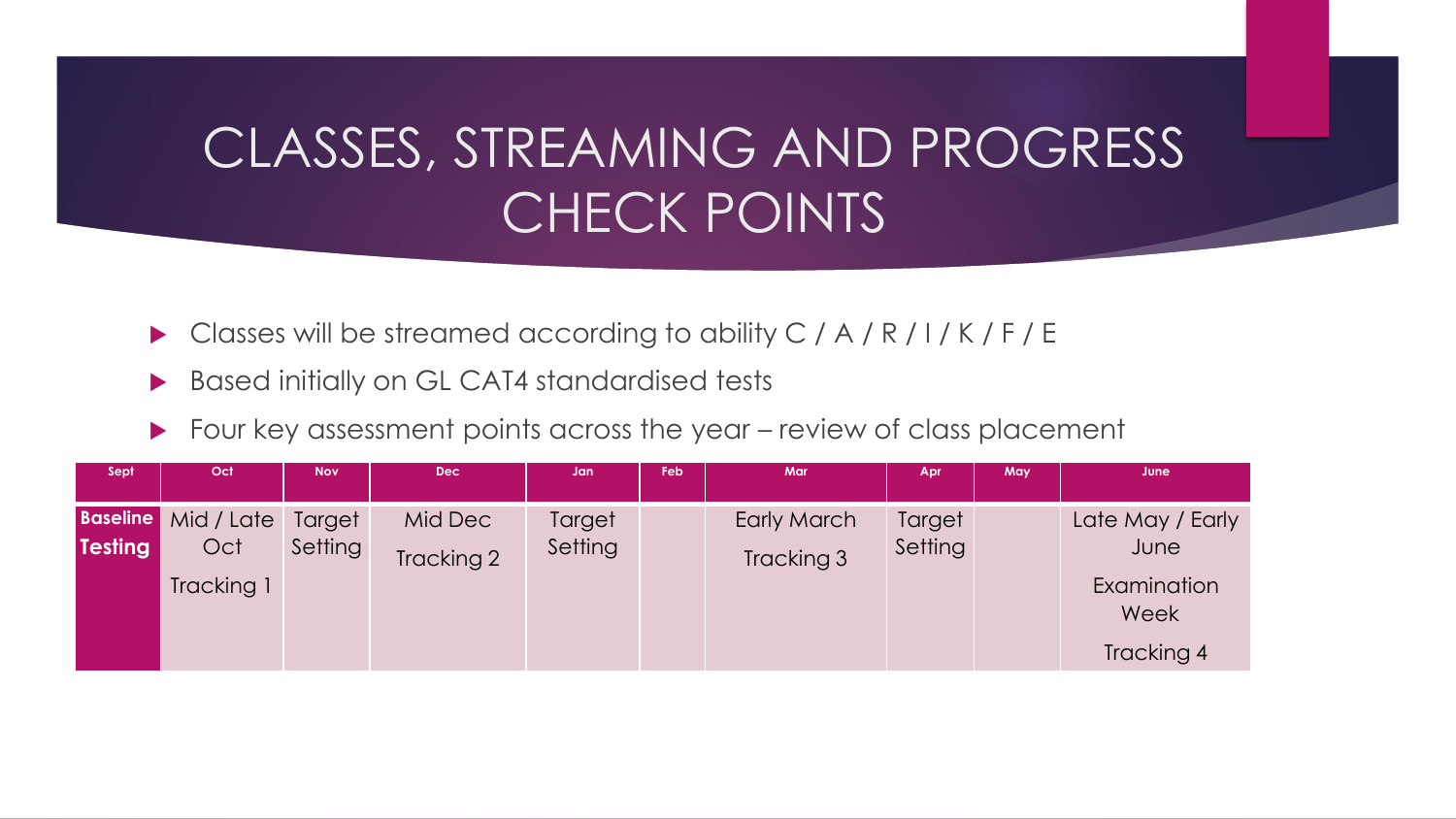## BASELINING AND ASSESSMENT

#### GL CAT 4 STANDARDISED TESTS

#### (CAT4 - [GL Assessment \(gl-assessment.co.uk\)](https://www.gl-assessment.co.uk/assessments/cat4/#:~:text=CAT4%20-%20GL%20Assessment%20CAT4%20A%20child%E2%80%99s%20verbal,with%20a%20rounded%20profile%20of%20the%20whole%20child.)

- GL STANDARDISED TEST 'PROGRESS IN MATHS' AND 'PROGRESS IN ENGLISH' AT BEGINNING AND END OF YEAR 8. Scores will be made available to parents through SIMs Parent App

#### (Progress Test in English - [GL Assessment \(gl-assessment.co.uk\)](https://www.gl-assessment.co.uk/assessments/progress-test-in-english/)

- FORMAL CLASS ASSESSMENTS AT TRACKING 1,2 AND 3 parents will access this data through SIMs App
- SUMMER EXAMINATIONS TRACKING FULL Report through SIMs App
- Ongoing class assessments and homework throughout the year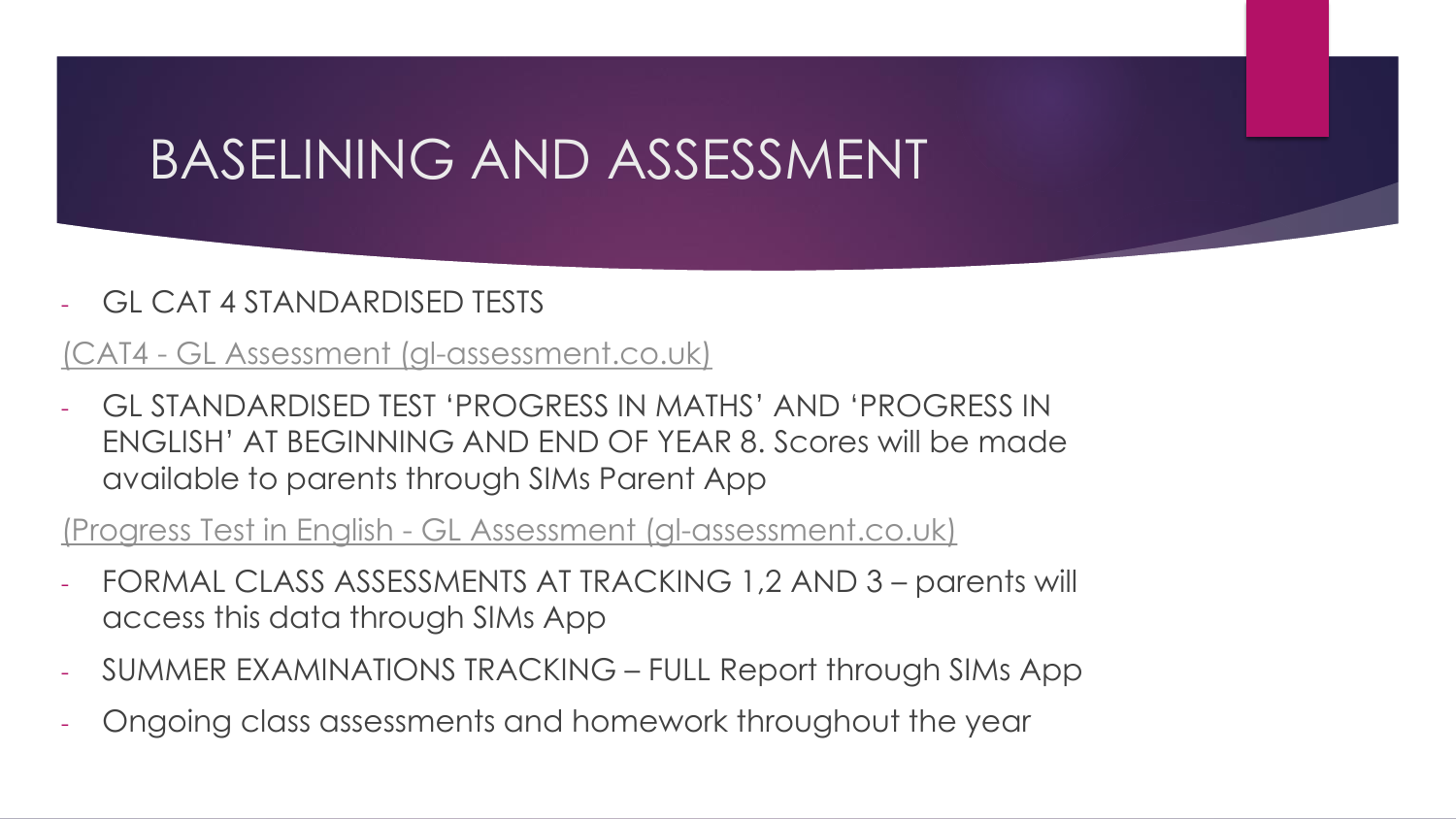#### Day Structure

#### 48 PERIOD TEACHING WEEK

| <b>Monday</b>   | $9.05 - 3.25$ |
|-----------------|---------------|
| <b>Tuesday</b>  | $9.05 - 3.25$ |
| Wednesday       | $9.05 - 2.25$ |
| <b>Thursday</b> | $9.05 - 3.25$ |
| <b>Friday</b>   | $9.05 - 3.25$ |

| Reg:             | $9.05 - 9.20$          | $(15 \text{ mins})$ |
|------------------|------------------------|---------------------|
| Period 1:        | $9.20 - 9.50$          | $(30 \text{ mins})$ |
| <b>Period 2:</b> | $9.50 - 10.20$         | $(30 \text{ mins})$ |
| <b>Break:</b>    | $10.20 - 10.40$        | $(20 \text{ mins})$ |
| <b>Period 3:</b> | $10.40 - 11.10$        | $(30 \text{ mins})$ |
| <b>Period 4:</b> | $11.10 - 11.40$        | $(30 \text{ mins})$ |
| <b>Period 5:</b> | $11.40 - 12.10$        | $(30 \text{ mins})$ |
| Lunch:           | $12.10 - 12.45$        | $(35 \text{ mins})$ |
| <b>Period 7:</b> | $12.45 - 1.20$         | $(35 \text{ mins})$ |
| <b>Period 8:</b> | $1.20 - 1.55$          | $(35 \text{ mins})$ |
| Period 9:        | $1.55 - 2.25$          | $(30 \text{ mins})$ |
|                  | Period 10: 2.25 - 2.55 | $(30 \text{ mins})$ |
|                  | Period 11: 2.55 - 3.25 | $(30 \text{ mins})$ |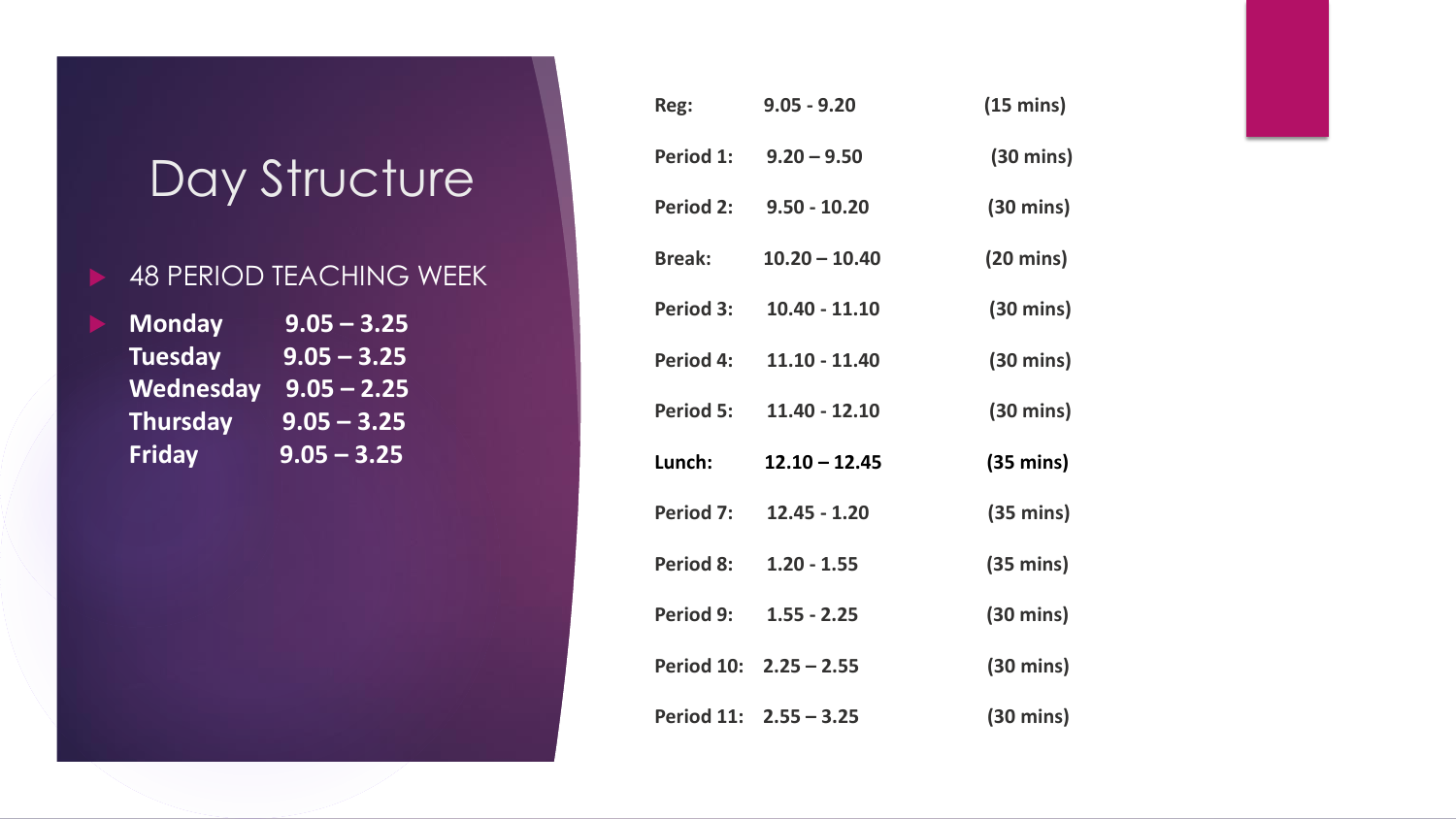#### Subjects **Studied**

48 PERIOD **TEACHING WEEK** 

- **6 ENGLISH & 1 LITERACY**
- $\bullet$ **6 MATHS & 1 NUMERACY**
- **4 SCIENCE**
- **2 ART**
- **2 GEOGRAPHY**
- $\bullet$ **3 HISTORY**
- **3 SPANISH**
- **2 HOME ECONOMICS**
- **2 MUSIC**
	- **2 ICT**

•

- **2 TECHNOLOGY**
- **2 PE**
- **2 GAMES**
- **2 RELIGIOUS EDUCATION**
- **1 DRAMA**
- **3 LEARNING FOR LIFE AND WORK**
- **1 MANDARIN CHINESE**
- $\bullet$ **1 BUSINESS STUDIES**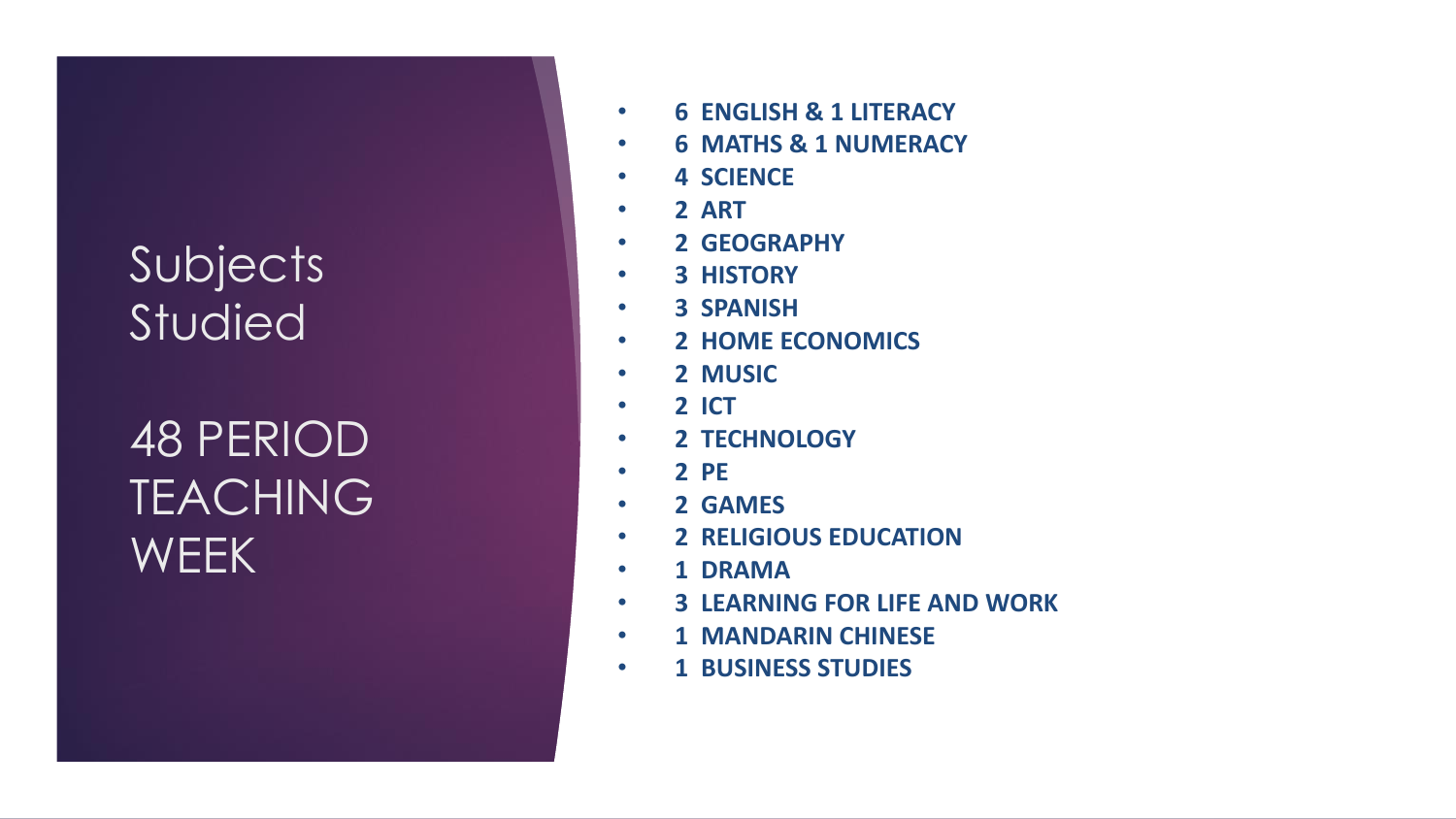## Extracurricular and Enrichment

- Hockey, Rugby, Football, Netball, Badminton, Trampolining, Athletics
- Scripture Union
- Student Council and Junior Prefects (Year 10)
- Literacy and Film Club
- Orchestra, Band, Choir
- Trips Ski Trip, Subject Specific
- Duke of Edinburgh
- Strategy Games Club
- Cookery Club
- Homework Club
- Language Club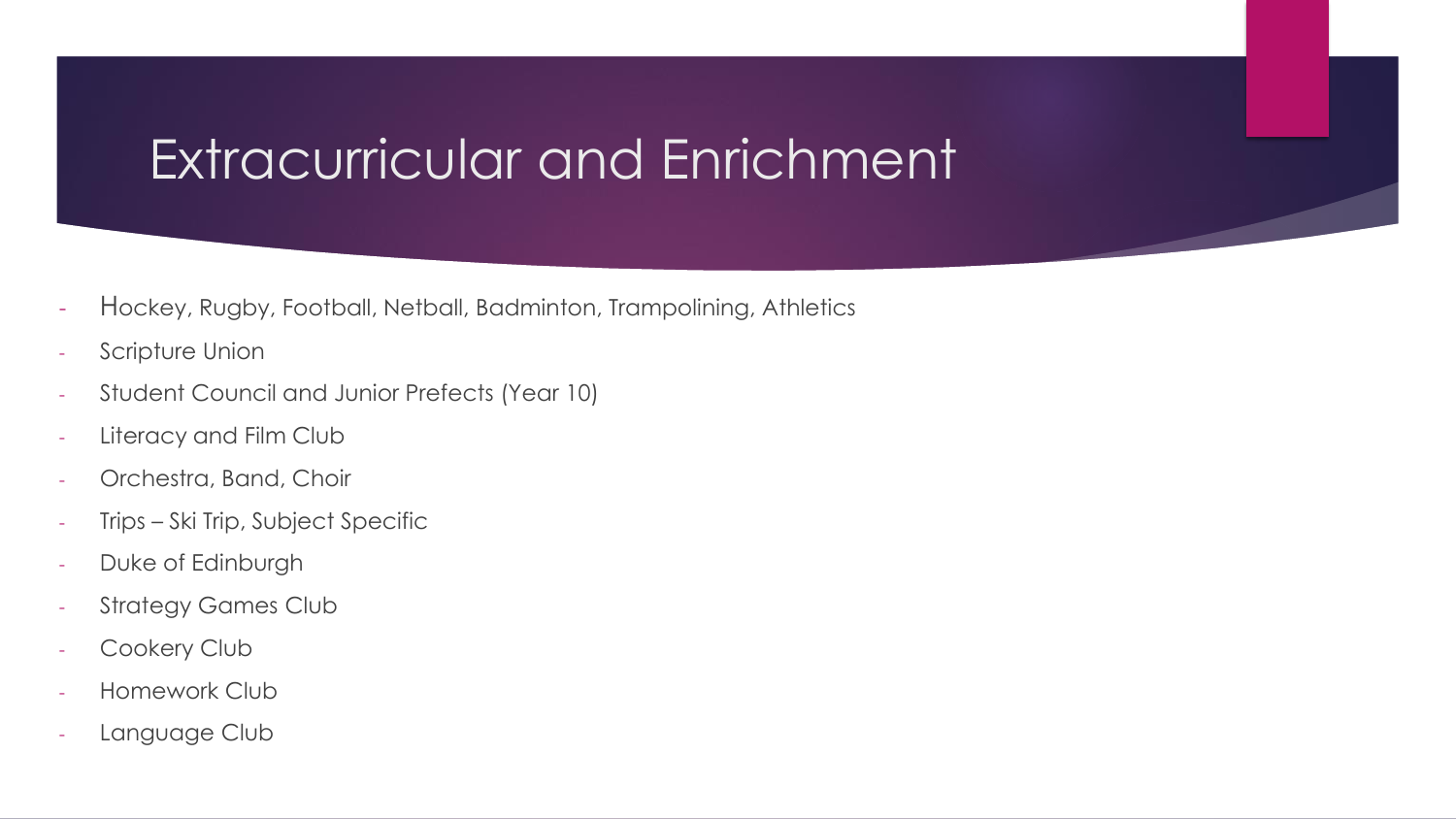## Support

- Form Tutor and Year Mentor
- Form Time Emotional Health and Wellbeing Programme
- Counselling and Mentoring (YMCA, Vineyard), Pets as Therapy, Youth Services provision in school for individual pupils and groups
- HUB support
- Sense Room
- Take Ten Programme
- Additional Educational Needs Team Two SENCOs one junior and one senior campus. Additional qualified SENCO to oversee Access Testing
- Mr I Andrews in charge of Medical Plans and supervisory support on Junior to administer medication. Also overview of attendance in relation to attainment.
- Engage for support in English, Maths as well as Gifted and Talented
- Accelerated Reader and Accelerated Maths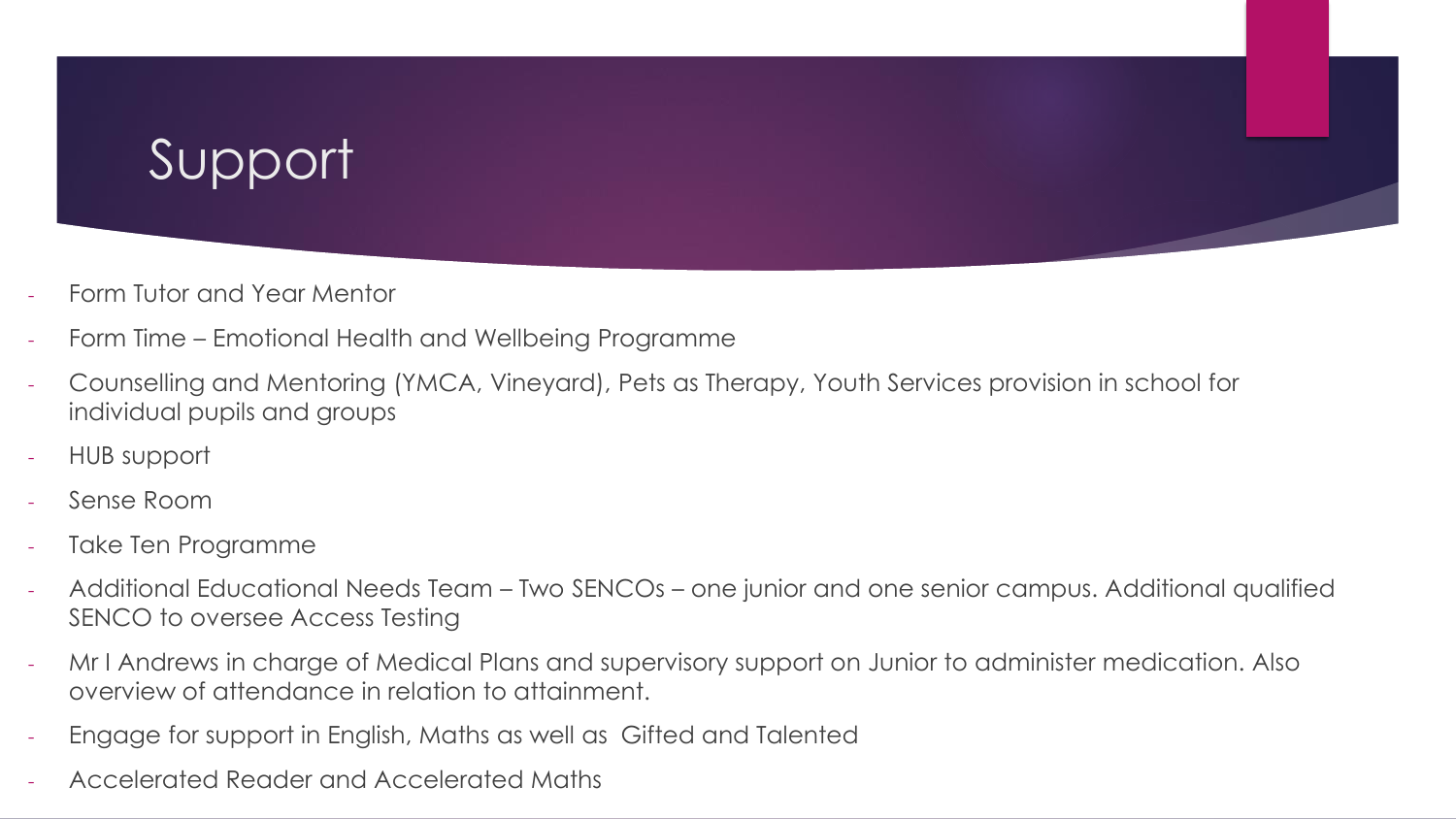## Boys' Uniform

- 
- Plain black trousers (skinny fit are not acceptable) School plain black shorts
- 
- School Tie (Junior Yrs 8-12) School hoody
- Black shoes (not black trainers or trainer like shoes) School round neck T-shirt
- Black or grey socks (not football socks) Training shoes and football boots
- 

#### **BOYS BOYS' PE KIT**

School Blazer School rugby shirt

Plain white shirt **School PE socks** Plain white shirt School PE socks

School scarf (optional) Shin guards and gum shield

Plain black tracksuit bottoms – not sweatpants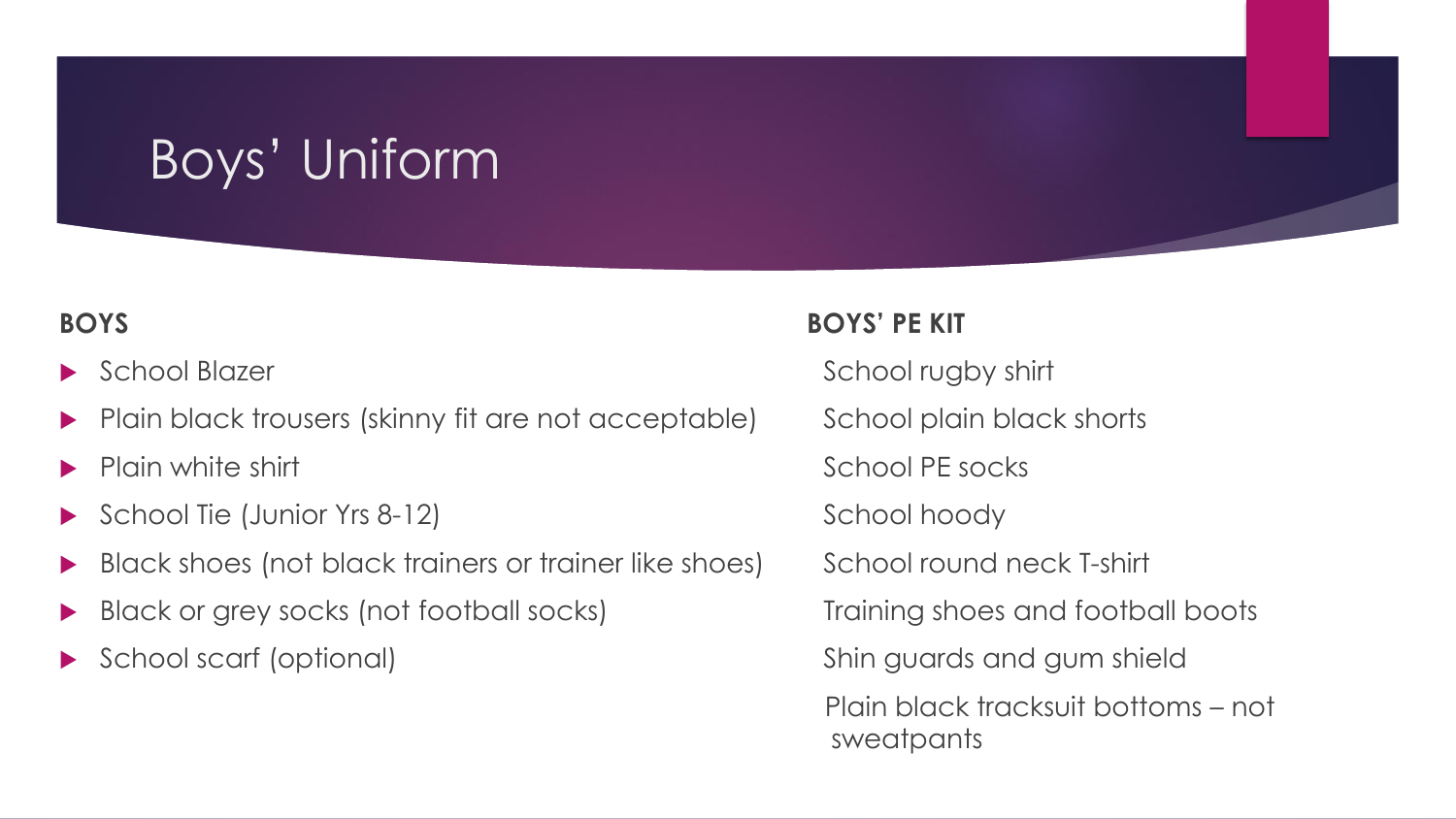## Girls' Uniform

- 
- Plain grey kick pleat skirt (2 pleats front and back Plain black leggings
- Worn at mid knee length) School PE socks
- Plain white blouse **Training shoes** Training shoes
- 
- 

(platform, high heels, trainer like shoe or flimsy fashion School hoody type shoes are not acceptable)

- Plain, opaque black tights or grey knee socks
- School scarf (optional)

#### **GIRLS GIRLS' PE KIT**

School Blazer School polo shirt

School Tie (Junior Yrs 8-12) School skort (compulsory only for

Suitable black shoes those representing school teams)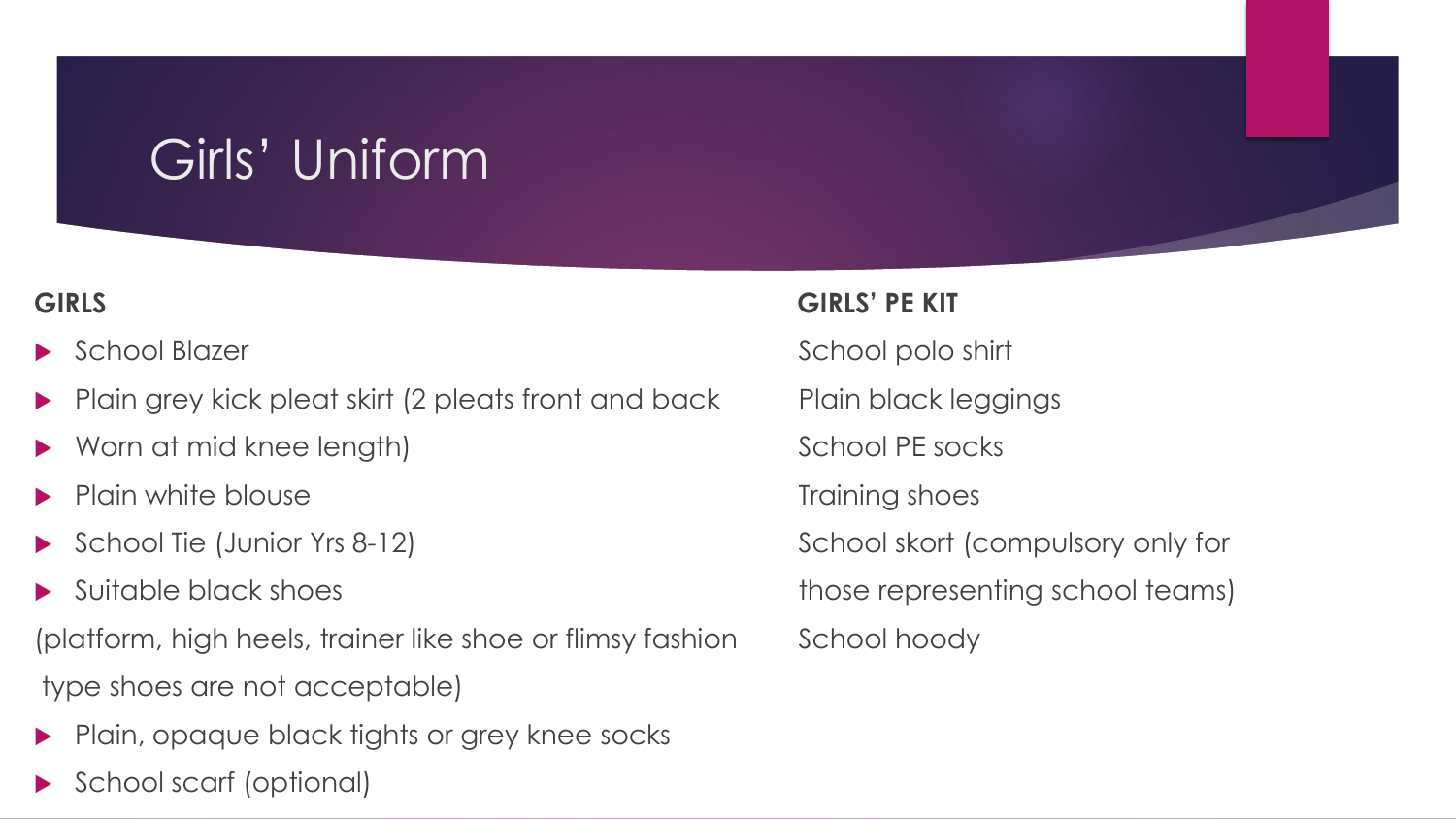- Hair styles should be neat and tidy. Only natural hair colourings are permitted.
- Make up should not be worn in Years 8-10.
- Pupils are permitted to wear a pair of small plain gold or silver studs, one stud in the lobe of each / either ear.
- Students are expected to wear full and correct uniform always including to and from school;
- Appropriate footwear whether for general school shoes or games / PE is essential. Pupils wearing canvas 'converse' type trainers will not be permitted to do PE / Games
- The official suppliers of the School uniform are Cuddy's , 18-20 Marketplace Carrickfergus; Gary's, 1 North Street Carrickfergus and Gordon's, 10A Green street Carrickfergus.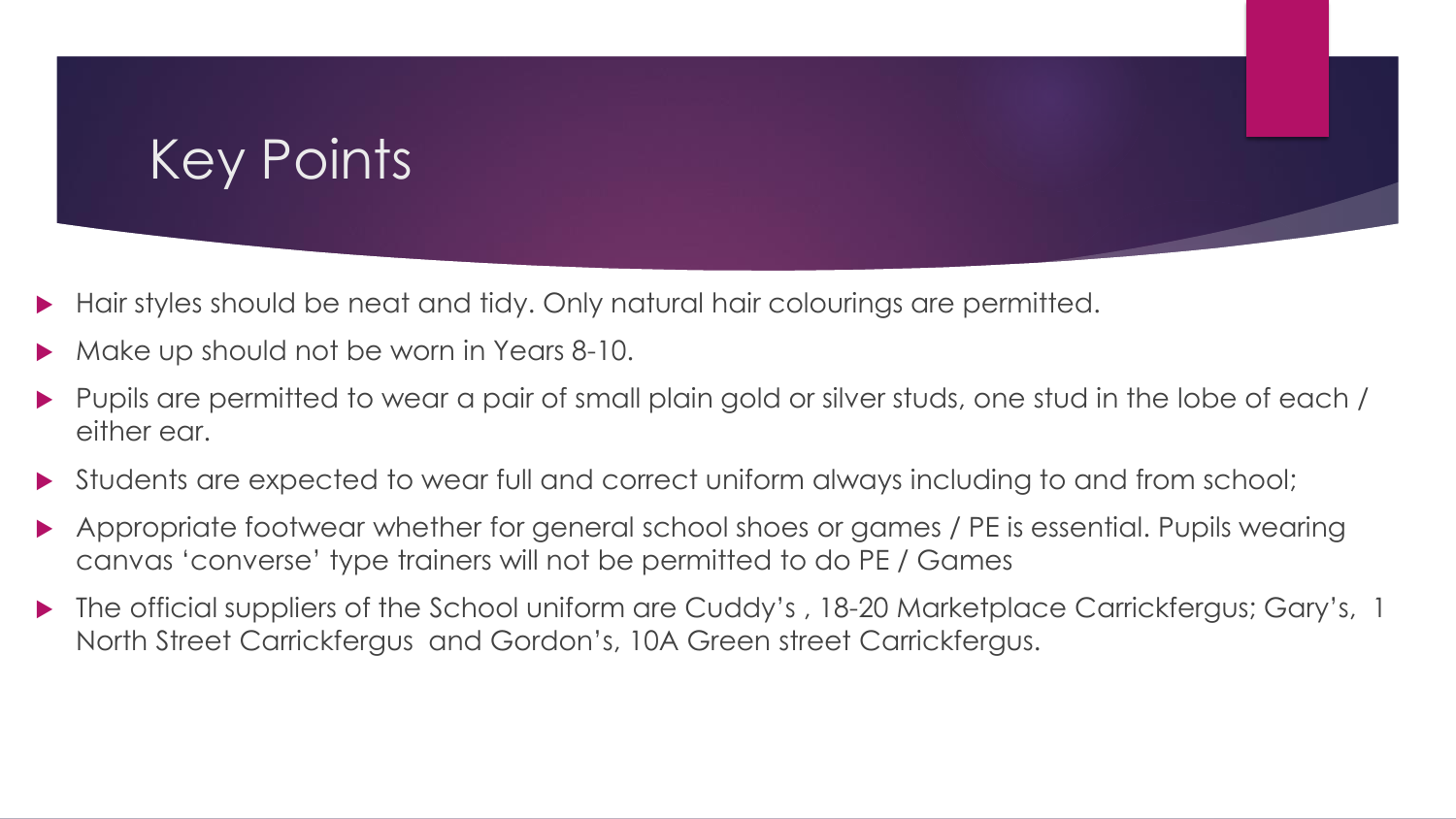#### Key Points – COVID related

- At the present time, guidance has not changed and we expect pupils to be required to wear School PE kit to school on the days that they have Games / PE;
- Have washable school bags rucksack type. As guidance hasn't changed, it is likely that we will continue with pupils keeping work materials in school and homework will be set via Google Classroom;
- Pupils will be in Bubbles in groups of 2/3 classes at lunch time and break time;
- Registration groups will be taught in base-rooms for non practical subjects to limit mixing and frequent use of rooms by different groups of pupils;
- Separate breaks and lunchtimes for each year group.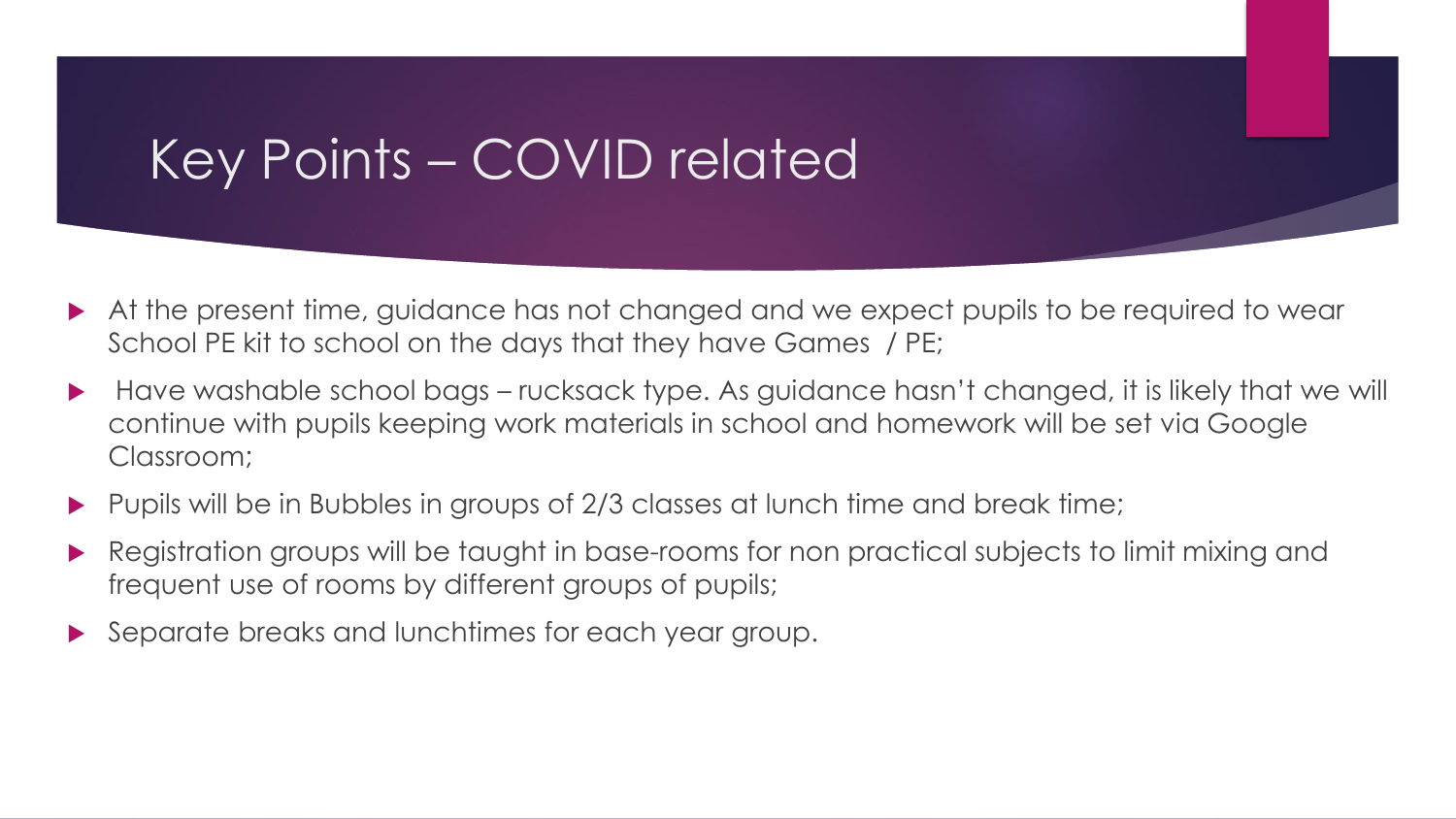- We will communicate with you mainly through SIMs Parent App. If required by phone or email.
- Sims Parent App will allow you to access: everyday attendance, attainment throughout the year, reports, school calendar, achievements and behaviour
- Sign Out
- Lateness
- Absence notes
- Canteen / Packed Lunch. Energy drinks and canned drinks are not permitted in school.
- You can communicate with us by: phoning school, emailing the school information account
- Website and Facebook for other information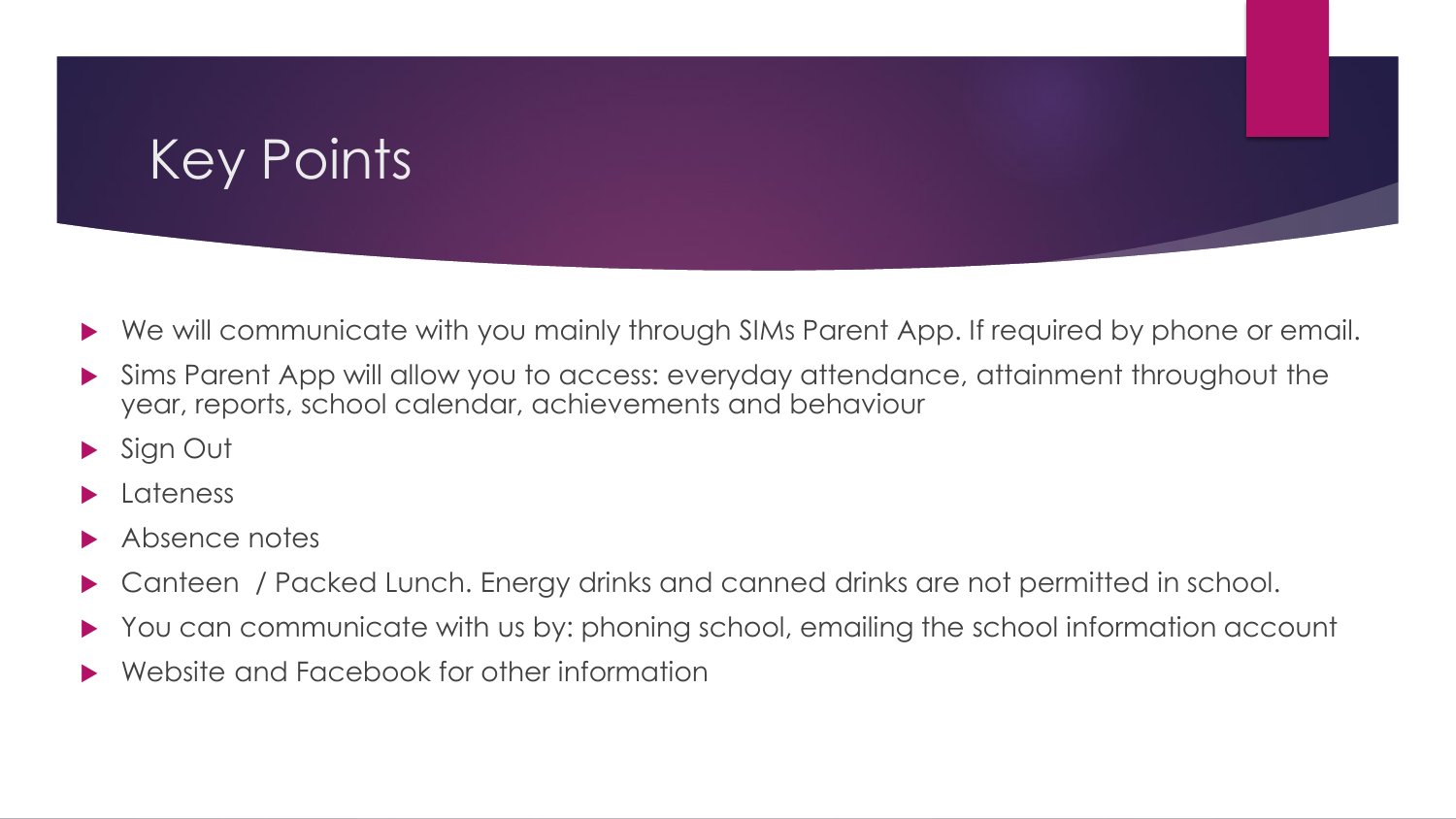



| Today                         | 21st June 2021 |
|-------------------------------|----------------|
| Registration                  | 09:05          |
| SB7   Mrs L Jordan            | 09:20          |
| <b>DOUBLE-SCI</b>             | 09:20          |
| SB19   Ms C Donnelly          | 09:50          |
| <b>DOUBLE-SCI</b>             | 09:50          |
| SB19   Ms C Donnelly          | 10:20          |
| PHYSICAL EDUCATI              | 10:20          |
| Mr R Press                    | 10:50          |
| <b>TRAVEL &amp; TOURISM</b>   | 11:10          |
| Library SS   Mr P J Middleton | 11:40          |
| <b>TRAVEL &amp; TOURISM</b>   | 11:40          |
| Library SS   Mr P J Middleton | 12:10          |
| <b>MATHEMATICS</b>            | 12:10          |
| N15   Mrs J Bowers            | 12:45          |
| <b>LUNCH</b>                  | 12:45          |
| ı                             | 13:20          |
| LLW                           | 13:20          |
| W11   Mrs D McClure           | 13:55          |
| LLW                           | 13:55          |
| W11   Mrs D McClure           | 14:25          |
| <b>GEOGRAPHY</b>              | 14:25          |
| SB17   Mrs R Macquarrie       | 14:55          |

Please ensure that you have installed a documen viewer for .pdf and .doc file types.

Academic year 2020/2021

Year 12 Tracking 2 Report - Januar... 02 Feb 2021 | PDF

Year 12 Assessment Tracking 1 O... 15 Oct 2020 | PDF

Academic year 2019/2020

Summer Report 2020 18 Jun 2020 | PDF

Year 11 Assessment Tracking Res... 06 Mar 2020 | PDF

Academic year 2018/2019

Year 10 Summer Report 08 Jul 2019 | PDF

# SIMs Parent App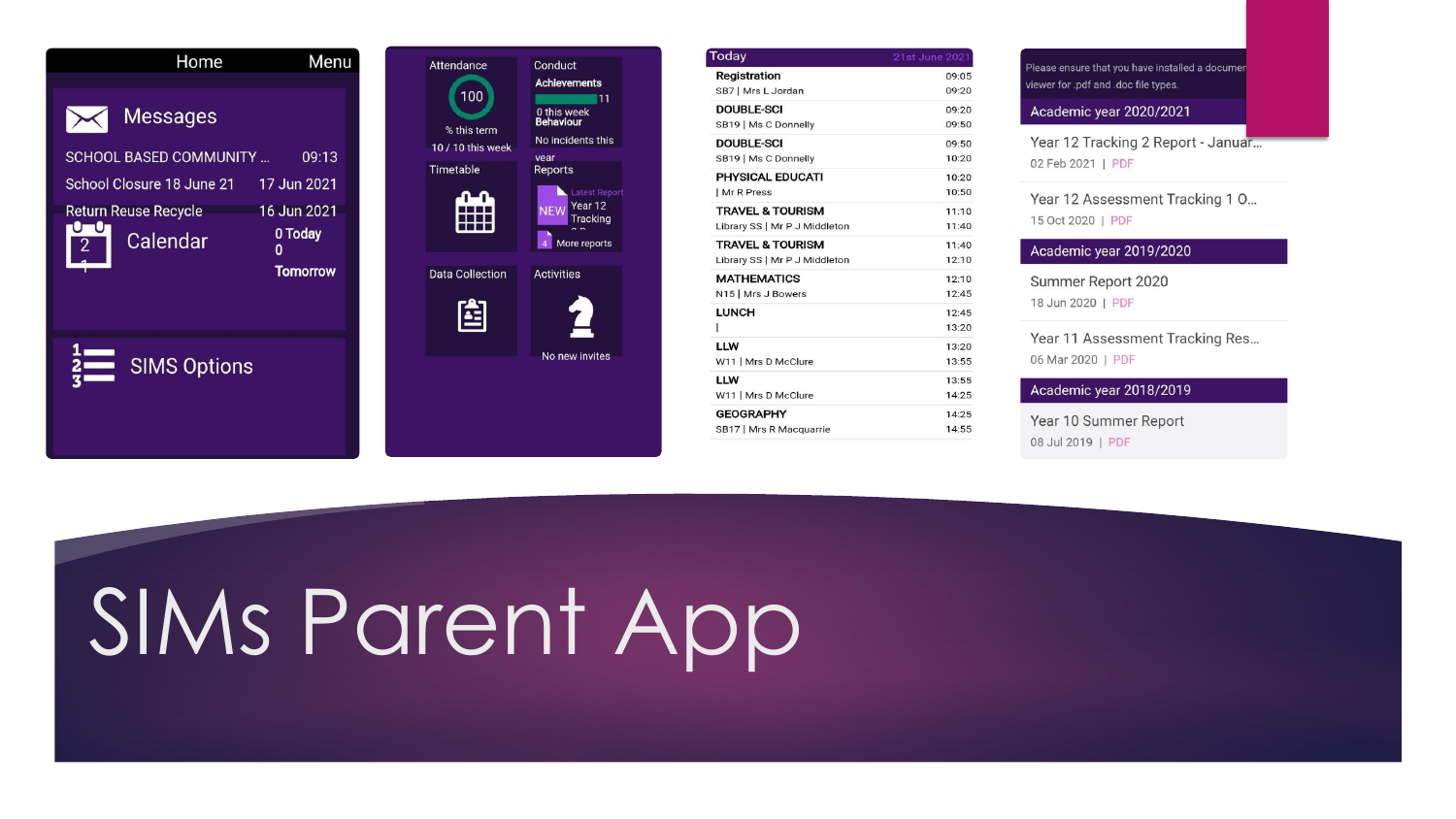- Sign Out pupils will needs notes sent to school for an early sign out
- Lateness pupils will sign in at the office when late after registration
- Absence notes should be provided on return. Form available in student planners
- Cash Canteen / Packed Lunch. Energy drinks and canned drinks are not permitted in school.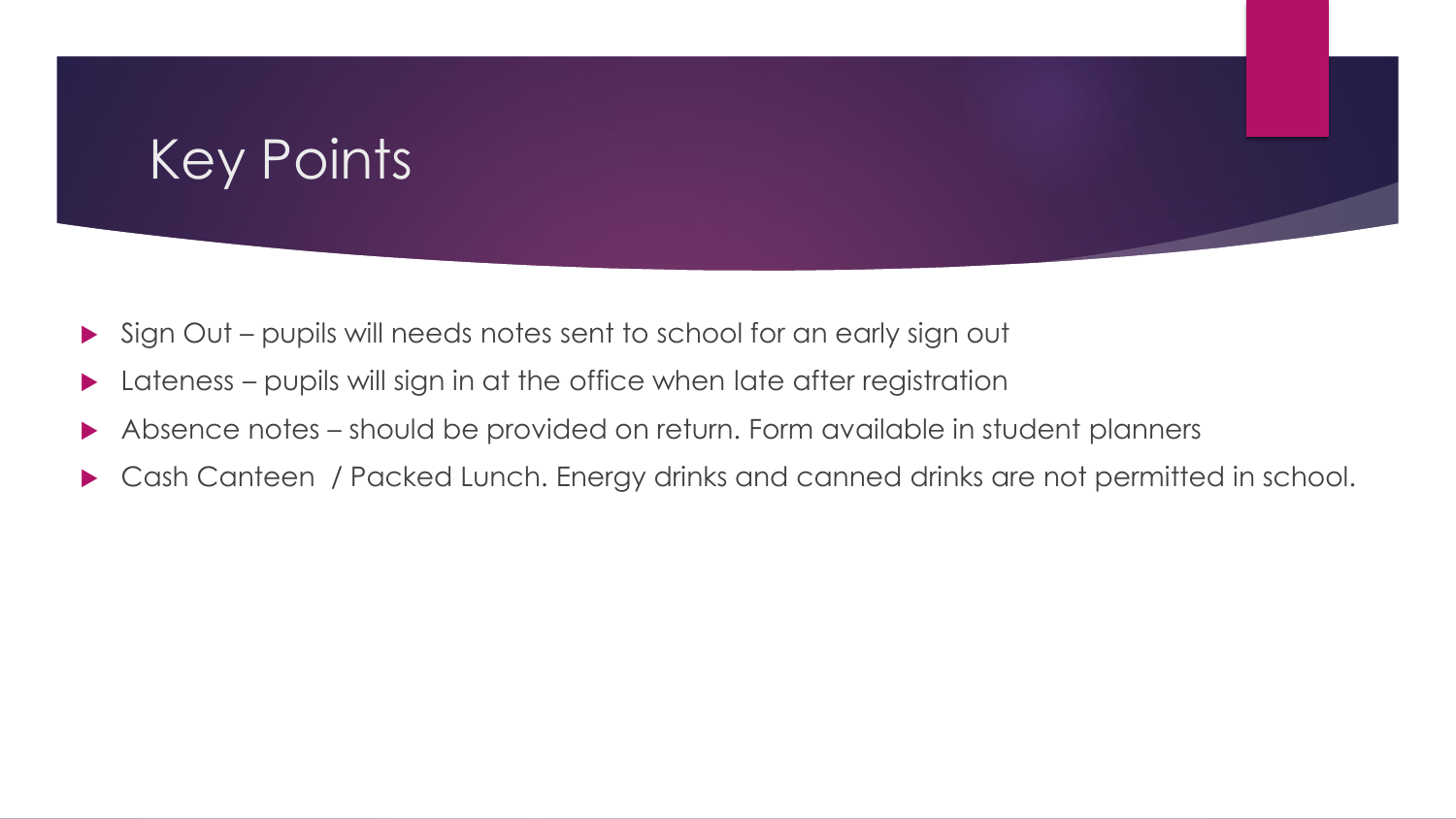You can communicate with us by: phoning school OR by emailing the school information account

[info@carrickfergusacademy.carrickfergus.ni.sch.uk](mailto:info@carrickfergusacademy.carrickfergus.ni.sch.uk)

▶ Website and Facebook for other information